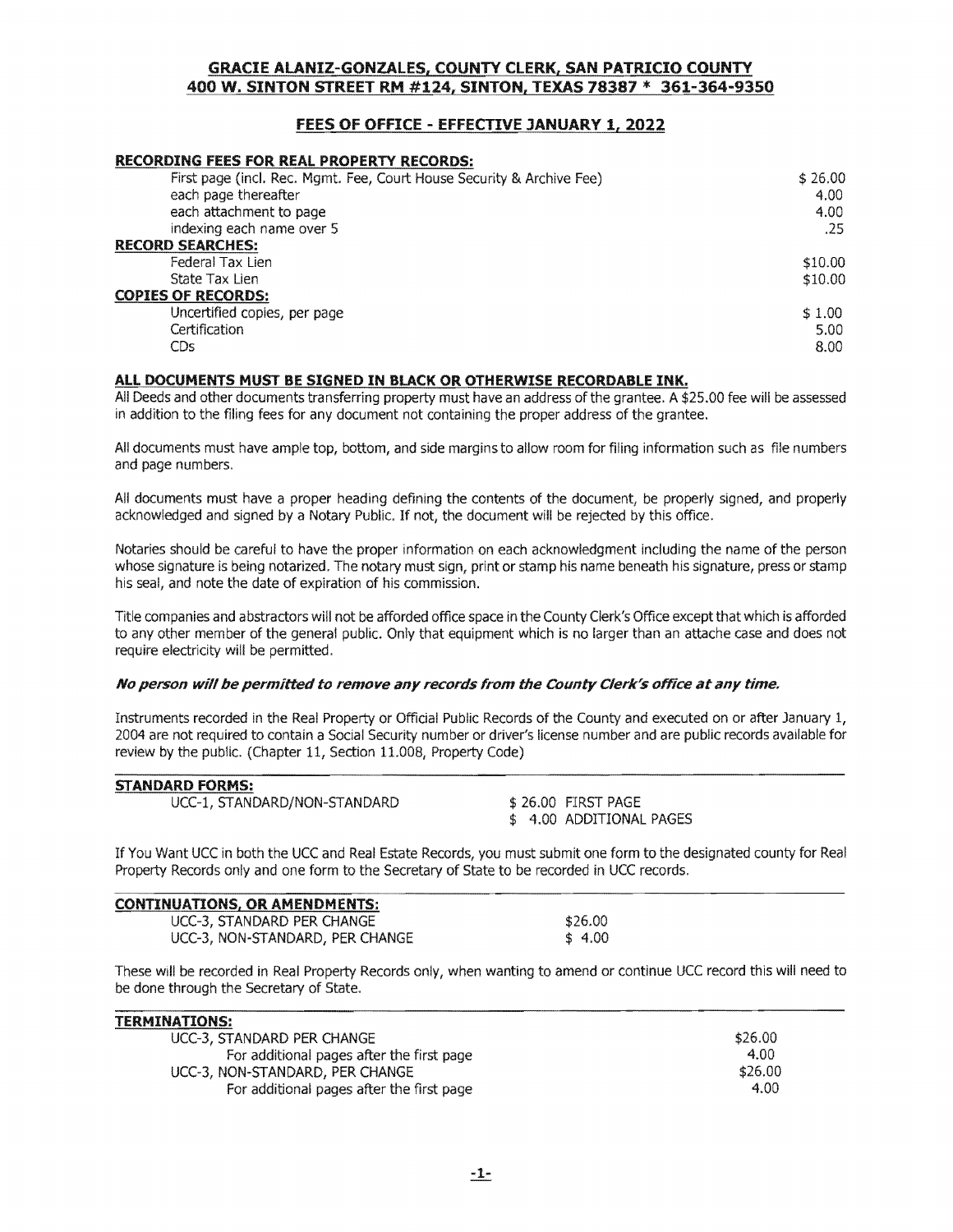#### **FEES OF OFFICE - EFFECTIVE JANUARY 1, 2022**

The following fees include the Courthouse Security Fee (\$1.00) and Record Management Fee (\$5.00) where applicable:

Assume Name or DBA:

Indexing each name

\$ 24.50 .50

(DBA LLC, Corporaton are filed with the SECRETARY OF STATE'S OFFICE.) (No Longer Filed in the County Clerk's Office.)

Regardless of where in Texas you are using an assumed name, an assumed name certificate must be filed as follows:

The following types of persons are required to file an assumed name certificate with the county clerk in each county in which a business office is or will be maintained. If the person does not maintain a business office in Texas, then in each county in which the person conducts business.

- o Sole proprietorship
- o General partnership or joint venture
- o Estates
- o Real Estate Investment Trusts
- o Any other type of business entity not included above or those listed below as filing with the secretary of state.

Persons who file on the county level should contact the applicable county clerks' offices for information on fees and on filing a certificate.

The following types of Texas or foreign business entities are required to file an assumed name certificate with the secretary of state.

- o Corporations (for-profit, nonprofit and professional) or other incorporated entities
- o limited liability companies (including professional limited liability companies)
- o limited
- o Professional associations
- o limited liability partnerships
- o Foreign filing entities

Business entities that file an assumed name certificate with the secretary of state are not required to file an assumed name certificate with the county clerk. House Bill 3609 (PDF), which became effective September 1, 2019, amended Chapter 71 of the Texas Business & Commerce Code to eliminate the county-level filing requirement for such entities.

|                               | Abstract of Judgment or Release:                             |      |           | \$26,00 |
|-------------------------------|--------------------------------------------------------------|------|-----------|---------|
|                               | For additional pages after the first page                    |      |           | 4.00    |
| Abstract of Assessment:       |                                                              |      |           | \$16.00 |
| Cattle Brand:                 |                                                              |      |           |         |
|                               | For one location on Animal                                   |      |           | 26.00   |
|                               | Each additional location of same brand                       |      |           | 5.00    |
| Hospital Liens or Release:    |                                                              |      |           | 26.00   |
| Federal Tax Liens or Release: |                                                              |      |           | 31.00   |
| State Tax Liens or Release:   |                                                              |      |           | 16.00   |
| Recording Subdivision Plats:  |                                                              |      |           |         |
|                               | First Page (includes Rec. Mgmt. and Courthouse Security Fee) |      |           | 91.00   |
|                               | Second Page                                                  |      |           | 70.00   |
| <b>Plat Copies</b>            |                                                              |      |           | 10.00   |
| FAX - Local:                  | <b>Transaction Fee</b>                                       | 2.00 | Each Page | 1.00    |

#### **NOTICE OF FORECLOSURES**

Per Notice - File stamped only 3.00 (1.00 Courthouse Security Fee and 2.00 Clerk Fee) \*\*Notice\*\* - Fee does not include posting notice of foreclosure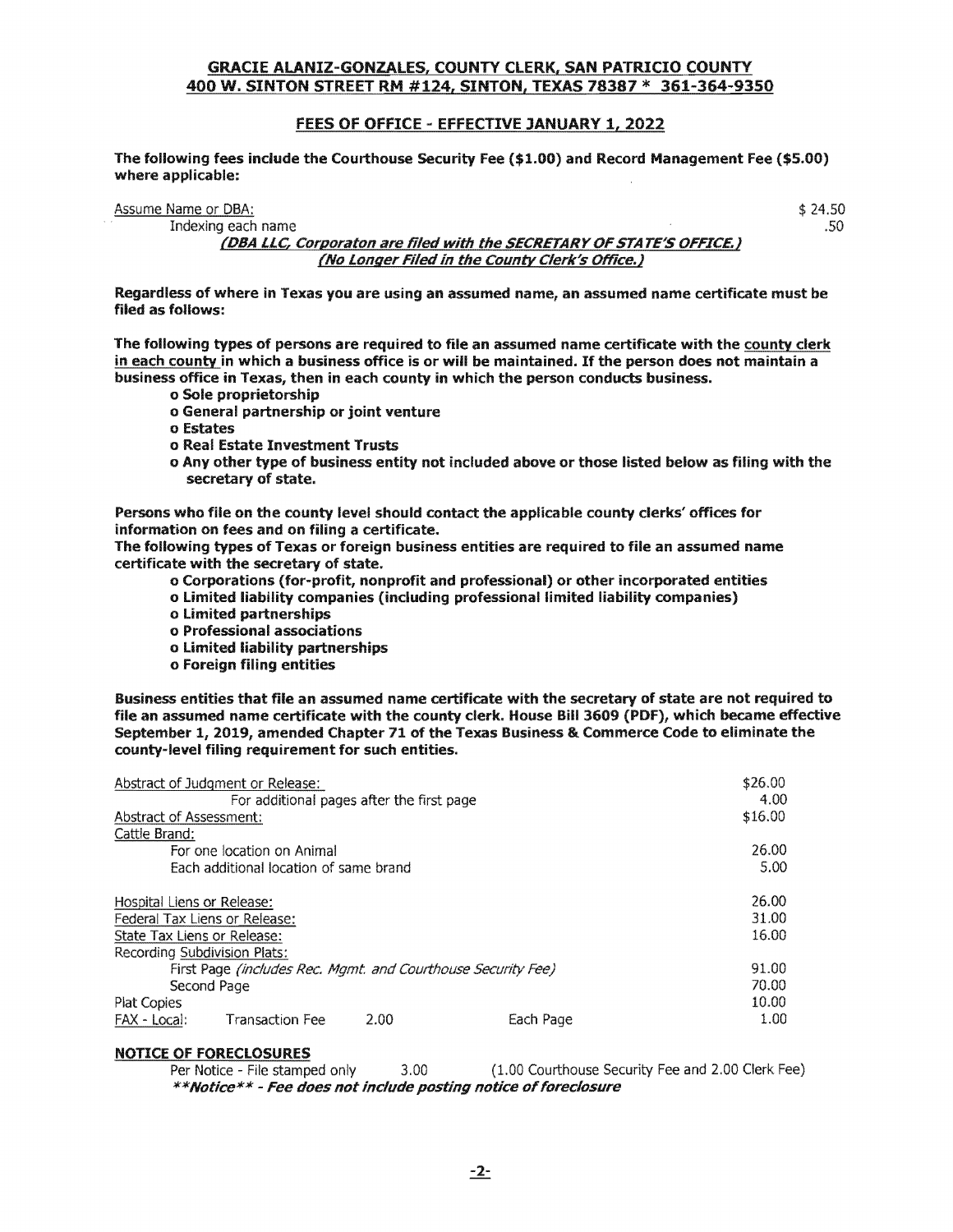## FEES OF OFFICE - EFFECTIVE JANUARY 1, 2022

| <b>VITAL STATISTICS:</b> |  |
|--------------------------|--|
|                          |  |
|                          |  |
|                          |  |
|                          |  |
|                          |  |
|                          |  |
|                          |  |

#### NO PLAIN COPIES ISSUED FOR VITAL RECORDS

The following applications can be prepared in the Office of the County Clerk at no cost. However, the fees shown are payable to the **State Department of Health in Austin.** 

Application to Amend Birth or Death Certificate (\$15.00 to Amend, \$22.00 for Certified Copy) .................. \$37.00

| <b>PROBATE:</b>                                                               |  |
|-------------------------------------------------------------------------------|--|
|                                                                               |  |
|                                                                               |  |
|                                                                               |  |
|                                                                               |  |
|                                                                               |  |
|                                                                               |  |
|                                                                               |  |
|                                                                               |  |
|                                                                               |  |
|                                                                               |  |
|                                                                               |  |
|                                                                               |  |
| Letters of Guardianship                                                       |  |
|                                                                               |  |
|                                                                               |  |
|                                                                               |  |
|                                                                               |  |
|                                                                               |  |
| Electronic Copies - \$1.00/document up to 10 pages/\$.10 each additional page |  |
|                                                                               |  |
|                                                                               |  |
|                                                                               |  |
|                                                                               |  |
|                                                                               |  |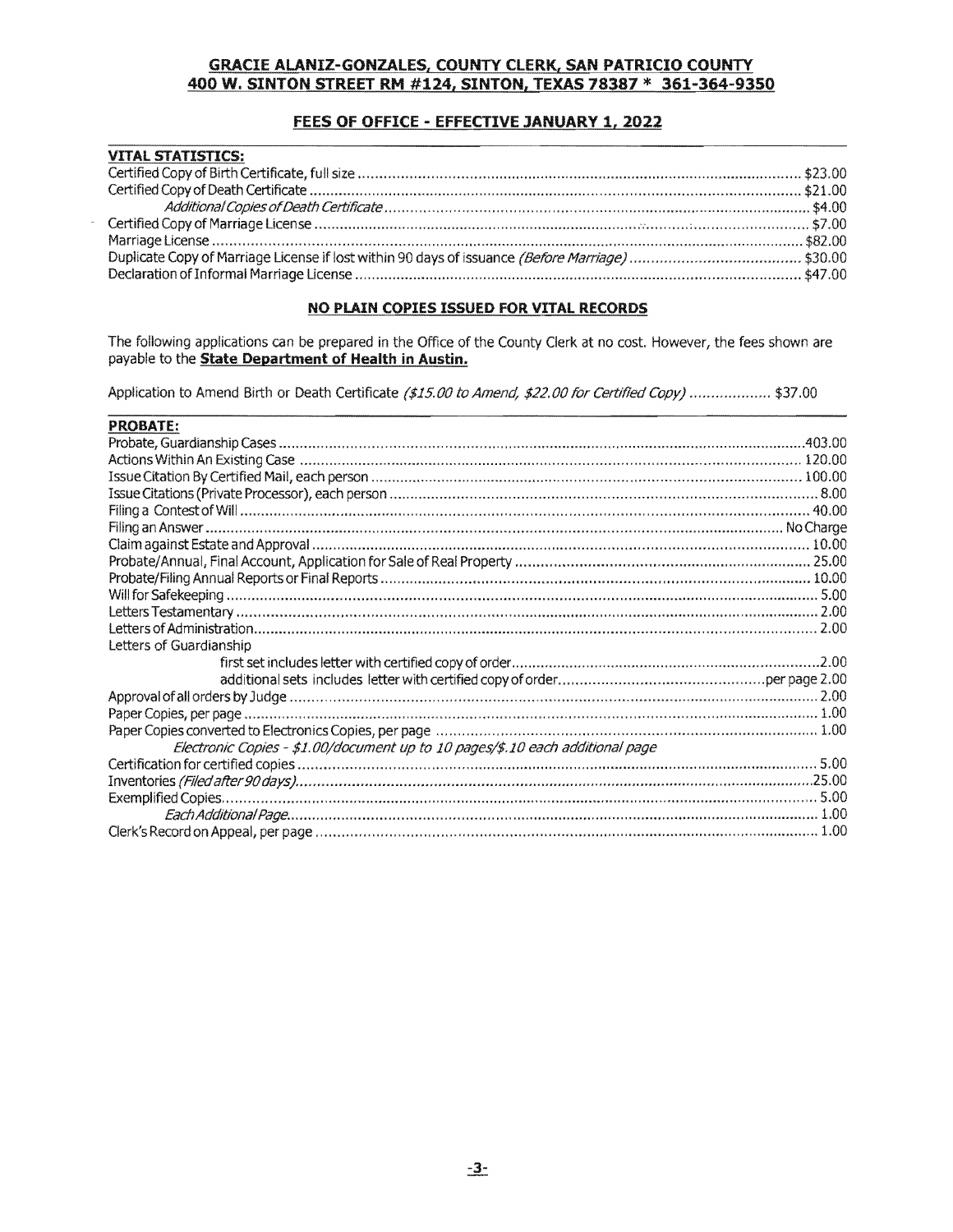## FEES OF OFFICE - EFFECTIVE JANUARY 1, 2022

#### PROBATE WILL, ADMINISTRATION OR GUARDIANSHIP, DETERMINE/HEIRSHIP, MUNIMENT/TITLE SMALL ESTATES, COMMUNITY ADMINISTRATION FOREIGN WILL, TEST. TRUST, COMMUNITY SURVIVOR, SALE MINOR INTEREST W/O GUARDIANSHIP, ADJUDICATION INCAPACITATE SPOUSE, SMALL ESTATES

| <b>Total Local Consolidated Fee</b>                                                                            | 223.00              |
|----------------------------------------------------------------------------------------------------------------|---------------------|
| <b>State Consolidated Fee</b>                                                                                  | 137.00              |
| محدد مستقدم المستقدم المستقدم المستقدم المستقدم المستقدم المستقدم المستقدم المستقدم المستقدم المستقدم المستقدم |                     |
|                                                                                                                |                     |
|                                                                                                                | <b>TATEL ARS AR</b> |

**TOTAL: 403.00** 

Plus: Issue Citation, (Private Processor) each person 8.00

**Service In-County Citation 100.00** 

# **ACTIONS WITHIN EXISTING CASES**

| <b>Total Local Consolidated Fee</b> | 75.00                |
|-------------------------------------|----------------------|
| <b>State Consolidated Fee</b>       | 45.00                |
|                                     | <b>TOTAL: 120.00</b> |

Plus: Issue Citation, (Private Processor) each person 8.00 **Service In-County Citation 100.00**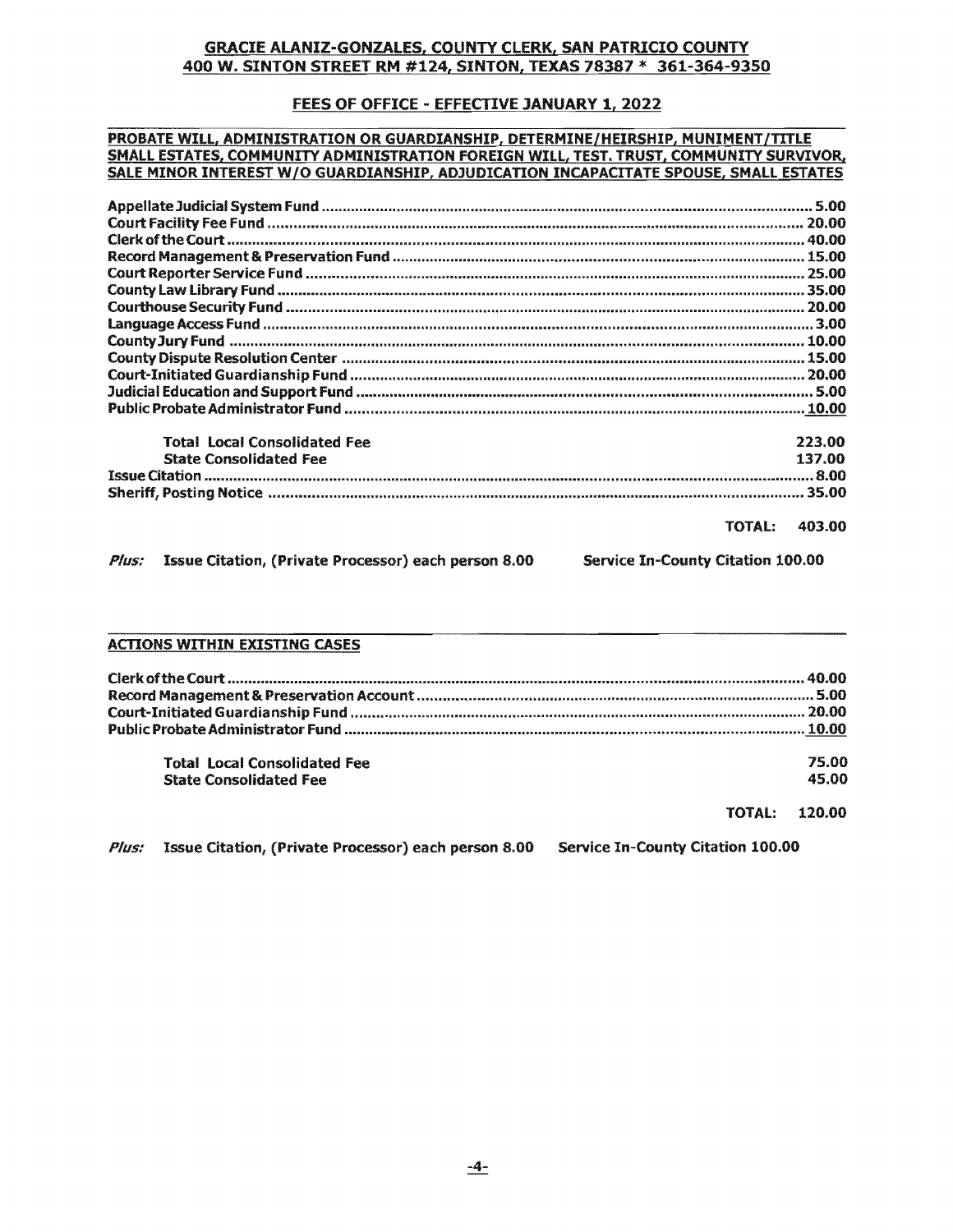## FEES OF OFFICE - EFFECTIVE JANUARY 1, 2022

| Civil Jurisdiction Limit - \$5,000.00 - \$200,000.00                                               |  |
|----------------------------------------------------------------------------------------------------|--|
| <b>ALL CIVIL:</b>                                                                                  |  |
|                                                                                                    |  |
|                                                                                                    |  |
|                                                                                                    |  |
|                                                                                                    |  |
|                                                                                                    |  |
|                                                                                                    |  |
|                                                                                                    |  |
| Recording Abstract of Judgment (includes Rec. Mgmt. and Courthouse Security Fee) \$26.00 plus 4.00 |  |
|                                                                                                    |  |
|                                                                                                    |  |
| Electronic Copies - \$1.00/document up to 10 pages/\$.10 each additional page                      |  |
|                                                                                                    |  |
|                                                                                                    |  |
|                                                                                                    |  |
|                                                                                                    |  |

#### ALL CIVIL FILINGS FEES

| <b>Total Local Consolidated Fee</b> |       | 213.00   |
|-------------------------------------|-------|----------|
| <b>State Consolidated Fee</b>       |       | 37.00    |
|                                     | Total | \$350.00 |

Other Fees: Issue Additional Citations .......... 8.00 Service Additional Citations............ 100.00

#### **ACTIONS WITHIN EXISTING CASES**

| <b>Total Local Consolidated Fee</b> |              | 35.00 |
|-------------------------------------|--------------|-------|
| <b>State Consolidated Fee</b>       |              | 45.00 |
|                                     | TOTAL: 80.00 |       |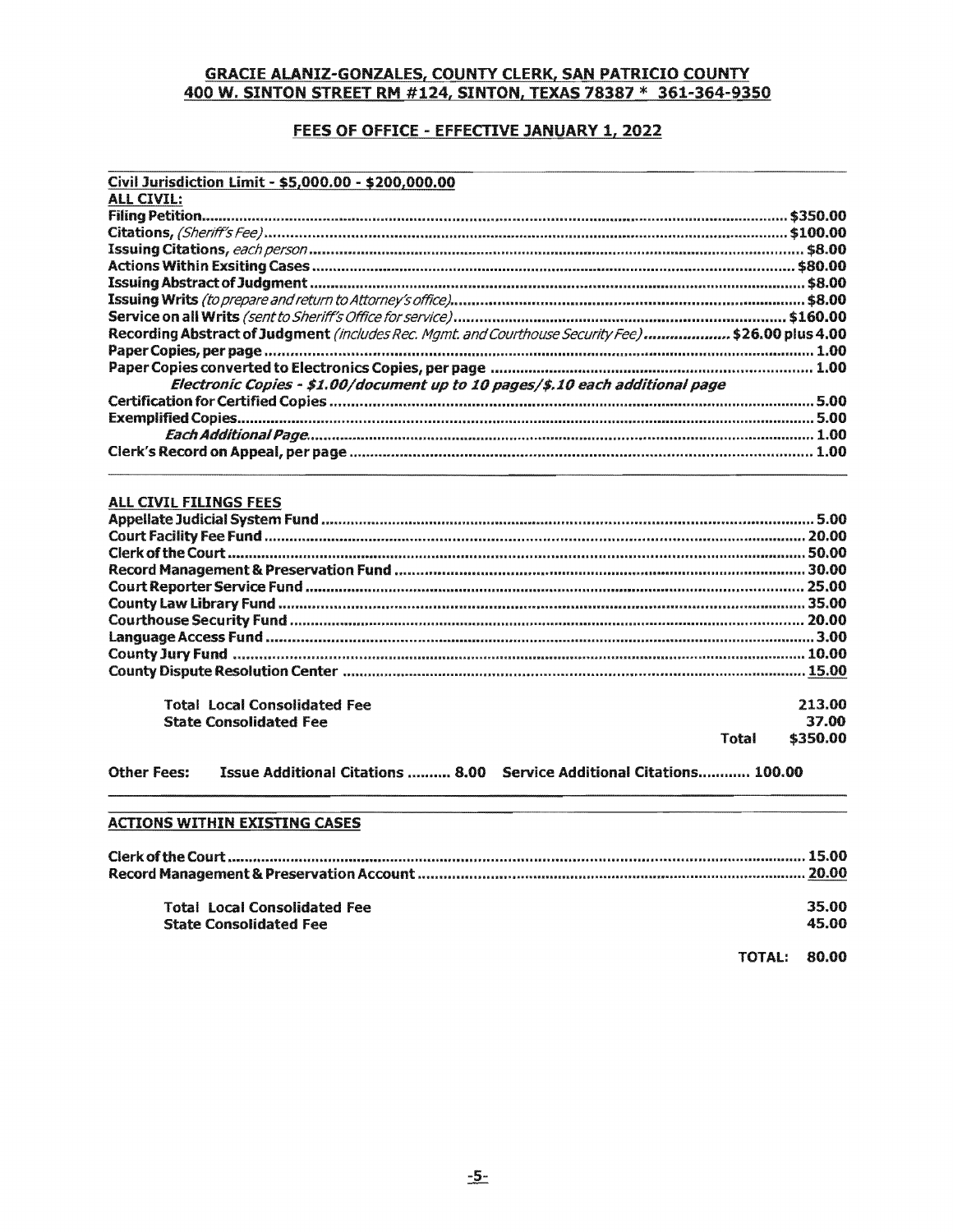## FEES OF OFFICE - EFFECTIVE JANUARY 1, 2022

| <b>BEER LICENSE</b>              |  |
|----------------------------------|--|
|                                  |  |
| <b>LATE HOURS - BEER LICENSE</b> |  |
|                                  |  |
| <b>MIXED BEVERAGE LICENSE</b>    |  |
|                                  |  |
|                                  |  |